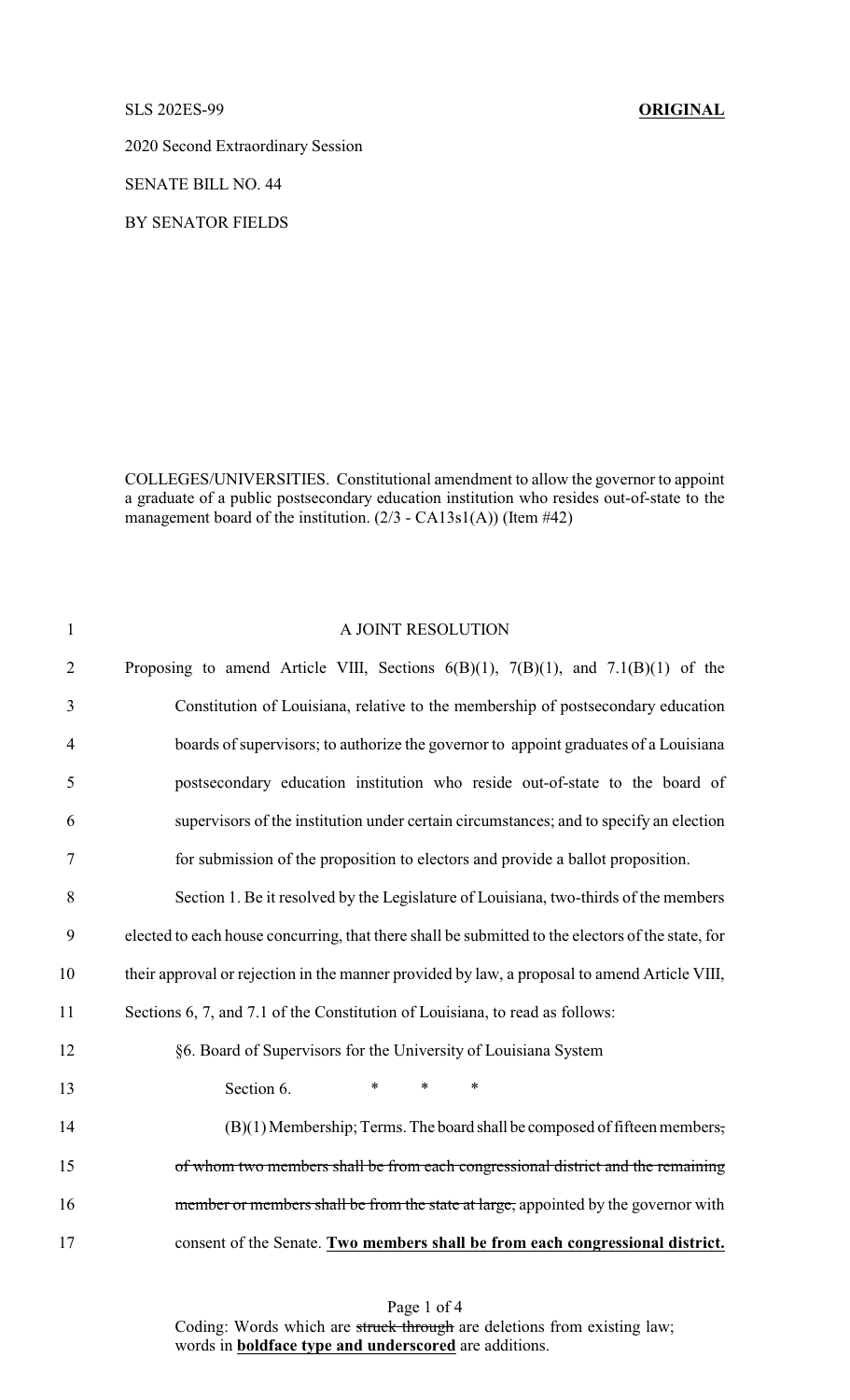| $\mathbf{1}$   | The remaining member or members shall be from the state at-large. However,                 |  |  |
|----------------|--------------------------------------------------------------------------------------------|--|--|
| $\overline{2}$ | if there is more than one at-large member, at least one at-large member shall              |  |  |
| 3              | be a resident of the state and, upon recommendation of the board, the                      |  |  |
| $\overline{4}$ | remaining at large member or members may reside out-of-state provided the                  |  |  |
| 5              | appointee graduated from a postsecondary education institution under the                   |  |  |
| 6              | management of the board, as provided by law. The members shall serve                       |  |  |
| 7              | overlapping terms of six years, following initial terms fixed by law.                      |  |  |
| 8              | $\ast$<br>*<br>∗                                                                           |  |  |
| 9              | §7. Board of Supervisors of Louisiana State University and Agricultural and                |  |  |
| 10             | Mechanical College; Board of Supervisors of Southern University                            |  |  |
| 11             | and Agricultural and Mechanical College                                                    |  |  |
| 12             | *<br>$\ast$<br>$\ast$<br>Section 7.                                                        |  |  |
| 13             | (B)(1) Membership; Terms. Each board shall be composed of fifteen                          |  |  |
| 14             | members <del>, of whom two members shall be from each congressional district and the</del> |  |  |
| 15             | remaining member or members shall be from the state at large, appointed by the             |  |  |
| 16             | governor with consent of the Senate. Two members shall be from each                        |  |  |
| 17             | congressional district. The remaining member or members shall be from the                  |  |  |
| 18             | state at-large. However, if there is more than one at-large member, at least one           |  |  |
| 19             | at large member shall be a resident of the state and, upon recommendation of               |  |  |
| 20             | the board, the remaining at-large member or members may reside out-of-state                |  |  |
| 21             | provided the appointee graduated from a postsecondary education institution                |  |  |
| 22             | under the management of the board, as provided by law. The members shall                   |  |  |
| 23             | serve overlapping terms of six years, following initial terms fixed by law.                |  |  |
| 24             | $\ast$<br>*<br>$\ast$                                                                      |  |  |
| 25             | §7.1. Board of Supervisors of Community and Technical Colleges                             |  |  |
| 26             | $\ast$<br>Section 7.1.<br>*<br>∗                                                           |  |  |
| 27             | (B)(1) Membership; Terms; Initial Membership and Terms. The board shall                    |  |  |
| 28             | be composed of fifteen members appointed by the governor, as provided by law. In           |  |  |
| 29             | addition, the board shall have two student members as provided by law. All members         |  |  |

Page 2 of 4 Coding: Words which are struck through are deletions from existing law; words in **boldface type and underscored** are additions.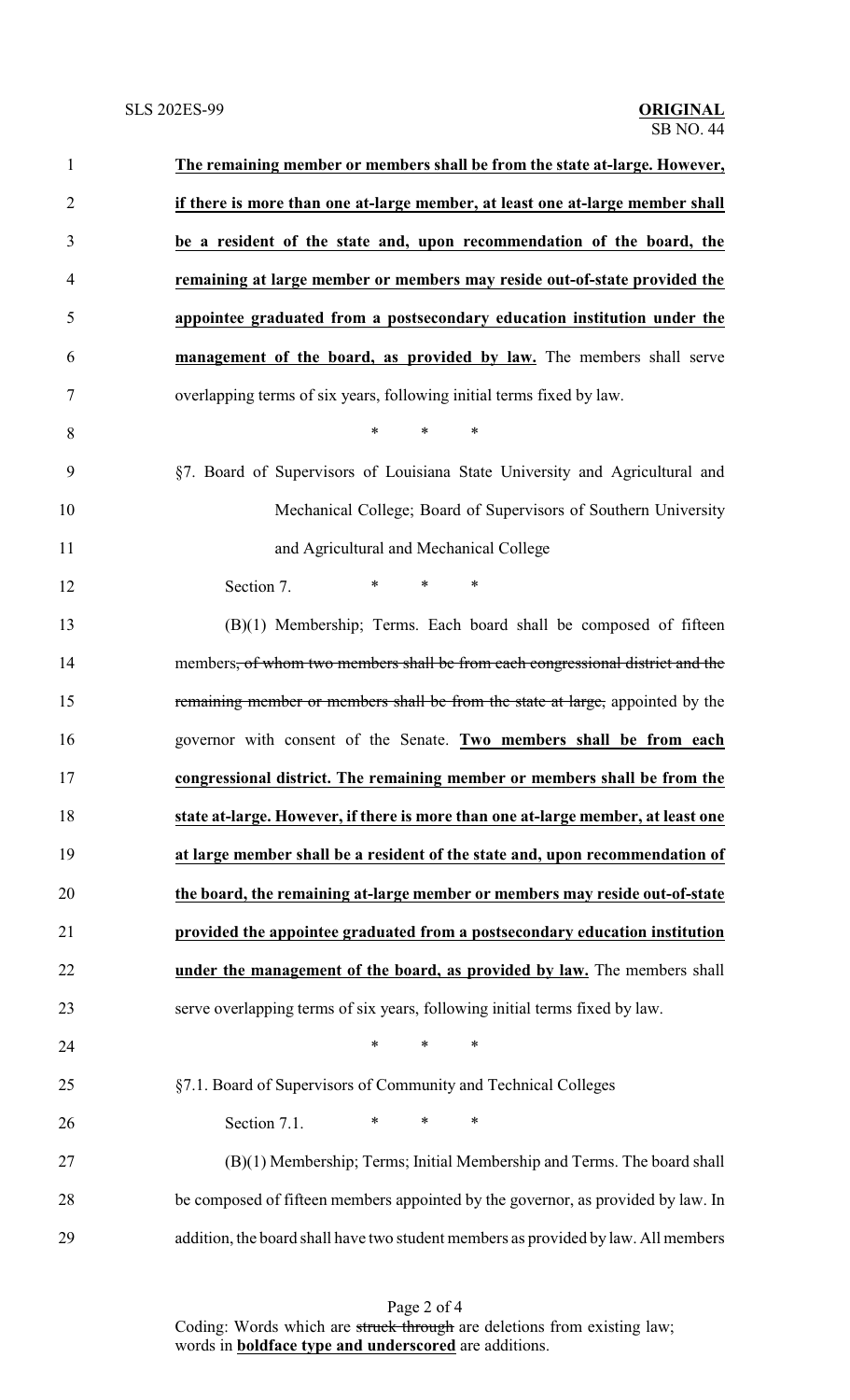| 1              | selected and appointed by the governor shall be appointed with the consent of the             |  |
|----------------|-----------------------------------------------------------------------------------------------|--|
| $\overline{2}$ | Senate. Of those members selected and appointed by the governor, there shall be two           |  |
| 3              | members from each congressional district and the remaining member or members                  |  |
| $\overline{4}$ | from the state at large. However, if there is more than one at-large member, at               |  |
| 5              | least one at-large member shall be a resident of the state and, upon                          |  |
| 6              | recommendation of the board, the remaining at-large member or members may                     |  |
| 7              | reside out-of-state provided the appointee graduated from a postsecondary                     |  |
| 8              | education institution under the management of the board, as provided by law.                  |  |
| 9              | The board should be representative of the state's population by race and gender to            |  |
| 10             | ensure diversity. The members selected and appointed by the governor shall serve              |  |
| 11             | terms of six years, except that the initial members shall serve terms as provided by          |  |
| 12             | law.                                                                                          |  |
| 13             | $\ast$<br>$\ast$<br>∗                                                                         |  |
| 14             | Section 2. Be it further resolved that this proposed amendment shall be submitted             |  |
| 15             | to the electors of the state of Louisiana at the statewide election to be held on December 5, |  |
| 16             | 2020.                                                                                         |  |
| 17             | Section 3. Be it further resolved that on the official ballot to be used at said election     |  |
| 18             | there shall be printed a proposition, upon which the electors of the state shall be permitted |  |
| 19             | to vote YES or NO, to amend the Constitution of Louisiana, which proposition shall read as    |  |
| 20             | follows:                                                                                      |  |
| 21             | Do you support an amendment to allow the governor to appoint a graduate                       |  |
| 22             | of a Louisiana postsecondary education institution who resides out-of-state                   |  |
| 23             | as an at-large member of a public postsecondary education board of                            |  |
| 24             | supervisors, as provided by law?                                                              |  |
| 25             | (Amends Article VIII, Sections $6(B)(1)$ , 7(B)(1), and 7.1(B)(1))                            |  |
|                |                                                                                               |  |

The original instrument and the following digest, which constitutes no part of the legislative instrument, were prepared by Cheryl Serrett.

| SB 44 Original | <b>DIGEST</b><br>2020 Second Extraordinary Session                                         | Fields |
|----------------|--------------------------------------------------------------------------------------------|--------|
|                | Present constitution provides that the Board of Supervisors of the University of Louisiana |        |

Page 3 of 4

Coding: Words which are struck through are deletions from existing law; words in **boldface type and underscored** are additions.